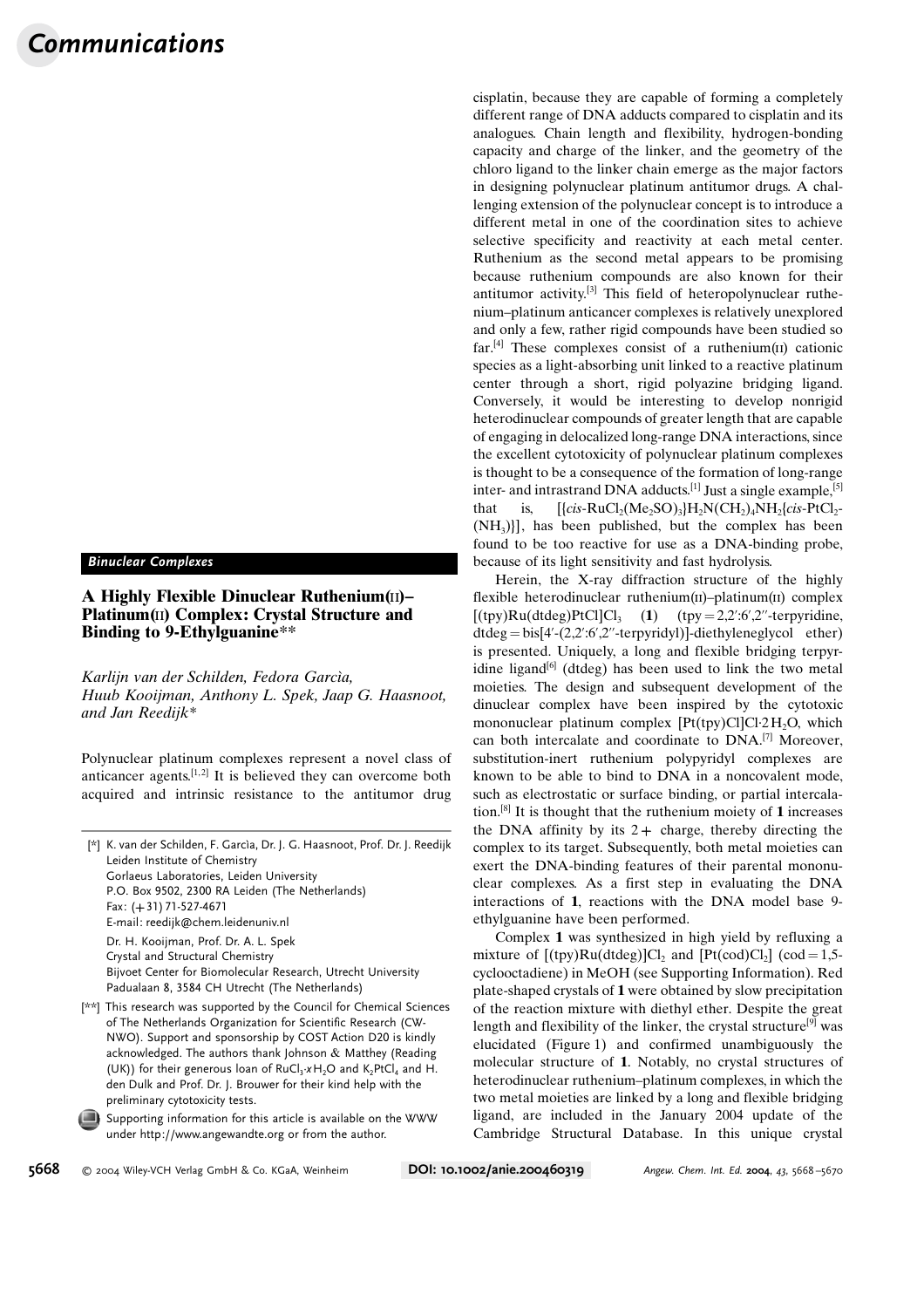

Figure 1. Displacement ellipsoid (50% probability) plot of the structure of 1. Counterions and solvent molecules are not shown. Hydrogen atoms are also omitted for clarity. Bond lengths and angles are in agreement with literature data for parental cationic mononuclear complexes:<sup>[13, 18]</sup> N-Ru-N bite angles vary from 78.58(19) to 80.10(19)°, N-Pt-N bite angles are  $80.50(19)$  and  $81.62(19)$ °, the Ru-N bond distances lie in the range  $1.965(5)$ -2.078(5) Å, the Pt-N distances lie in the range 1.939(5)-2.025(5) Å, and the Pt-Cl distance is 2.3054(15) Å.

structure, the intramolecular Ru $\cdots$ Pt distance is 14.547(3) Å. For comparison, the intramolecular Ru-··Pt distance in the crystal structure<sup>[10]</sup> of  $\text{[Ru(bpy),(\mu-2,3-dpp)PtCl}_2\text{][PF}_6)$  $(bypy = 2,2'-bipyridine)$ , in which dpp is the short and rigid bridging ligand  $2,3-bis(2-pyridy)$  pyrazine, is 6.7 Å. Given that the diethyleneglycol ether linker of 1 is somewhat folded in the crystal structure, the length over which both metal moieties can interact with DNA might even be larger. Longrange binding from the minor to the major groove of the DNA over the phosphate backbone has been shown to be possible<sup>[11]</sup> for the trinuclear platinum compound  $[$ {trans- $PtCl(NH_3)_2\mu$ -{H<sub>2</sub>N(CH<sub>2</sub>)<sub>6</sub>NH<sub>2</sub>}<sub>2</sub>Pt(NH<sub>3</sub>)<sub>2</sub>](NO<sub>3</sub>)<sub>4</sub>

(BBR3464) bound to a self-complementary DNA octamer 5'  $d(ATG*TACAT)<sub>2</sub>$ -3'. The two *trans*-{PtCl(NH<sub>3</sub>)<sub>2</sub>} units coordinate in the major groove at the N7 positions of guanine residues on opposite DNA strands, whereas the central tetraamine linker is located in or close to the minor groove. Considering the length of the linker of 1, either intercalative binding or coordination of the platinum moiety of 1 might occur in the major groove of the DNA after pre-association, which is largely stabilized by electrostatic forces upon binding of the  $2+$  charged ruthenium unit in the minor groove.

Surprisingly, the crystal structure of 1 also shows intermolecular stacking interactions between the platinum moieties despite the linked, rather bulky ruthenium units (Figure 2). The platinum units stack in a head-to-tail fashion with alternating short and long Pt…Pt distances of 3.4935(7) and  $6.7337(12)$  Å, respectively, because the packing of the crystal structure of 1 is such that chains of alternating platinum units related by inversion symmetry are situated in between the ruthenium units. A continuous  $\pi-\pi$  ring-stacking interaction is displayed along the Pt–tpy chain, with the perpendicular distances of the center of geometry of one ring to the least-squares plane of the other ring being approximately  $3.38$  and  $3.45 \text{ Å}$  for the short and long pair, respectively (see the Supporting Information). The short Pt...Pt distance of 3.49 Å might even allow weak  $d_z^2-d_z^2$ interactions.[12] Indeed, aggregation through weak bonding interactions into metal-bound  $d^8-d^8$  pairs in an infinite  $\pi-\pi$ 



Figure 2. View of the packing of the crystal structure of 1 in which alternating short and long Pt···Pt distances are displayed by the platinum units. A short intermolecular Pt1...Pt1  $[2-x, -y, -z]$  distance (dashed lines) of 3.4935(7)  $\AA$  is observed between two platinum terpyridine units that are exactly oriented in a head-to-tail fashion. The long intermolecular Pt1...Pt1  $[1-x,-y,-z]$  distance is caused by a lateral shift of one Pt-tpy unit with respect to the short Pt1...Pt1  $[2-x, -y, -z]$ vector.

stack has been reported for the perchlorate salt of the parental mononuclear  $[Pt(tpy)Cl]^+$  ion.<sup>[13]</sup> Studies to examine the Pt–Pt interactions of 1 have not been undertaken yet. Nonetheless, the self-stacking interactions imply that the platinum unit of 1 is able to intercalate in the DNA, thereby aiding coordination. Although intercalation is initially more feasible, coordination has been determined to be the thermodynamically more favorable mode of binding for mononuclear platinum terpyridine complexes containing a fourth labile ligand.<sup>[14]</sup>

Mononuclear platinum terpyridine complexes are known to coordinate preferentially to the DNA base guanine.[15] Studies performed with the DNA model base 9-ethylguanine (9egua) prove that the platinum unit of  $1$  is able to coordinate to 9egua through N7 (see Supporting Information for data of the adduct  $[(typ)Ru(dtdeg)Pt(9egua)](PF_6)_4$  (2)), which agrees with previously reported data.<sup>[16]</sup> Apparently, coordination of platinum to 9egua is not hindered at all by the dangling ruthenium unit. However, although the platinum moiety of 1 possibly displays the DNA interactions inherent to its parental mononuclear complex, preliminary experiments on the cisplatin-sensitive cell lines A2780 (human ovarian cancer) and L1210/0 (mouse leukemia) and their cisplatin-resistant derivatives A2780cisR and L1210/2 indicate that 1 is not as cytotoxic<sup>[17]</sup> as  $[Pt(tpy)Cl]Cl·2H<sub>2</sub>O$ . The lower cytotoxicity of 1 might be explained by the fact that the ruthenium moiety of 1 can only display electrostatic DNA interactions, just like its mononuclear counterpart.[8] Consequently, the ruthenium unit linked to the platinum moiety can easily be removed from DNA by repair proteins. Hence, the ruthenium unit is currently being modified to enable coordination of ruthenium to the DNA.

In summary, the first crystal structure of a highly flexible heterodinuclear ruthenium–platinum complex and its coordination to the DNA model base 9-ethylguanine is presented. The results suggest that the platinum moiety is able to both intercalate and coordinate to the DNA without being hindered by the ruthenium unit, which simultaneously allows for additional electrostatic binding to the DNA. Despite the relatively low cytotoxicity of the presented